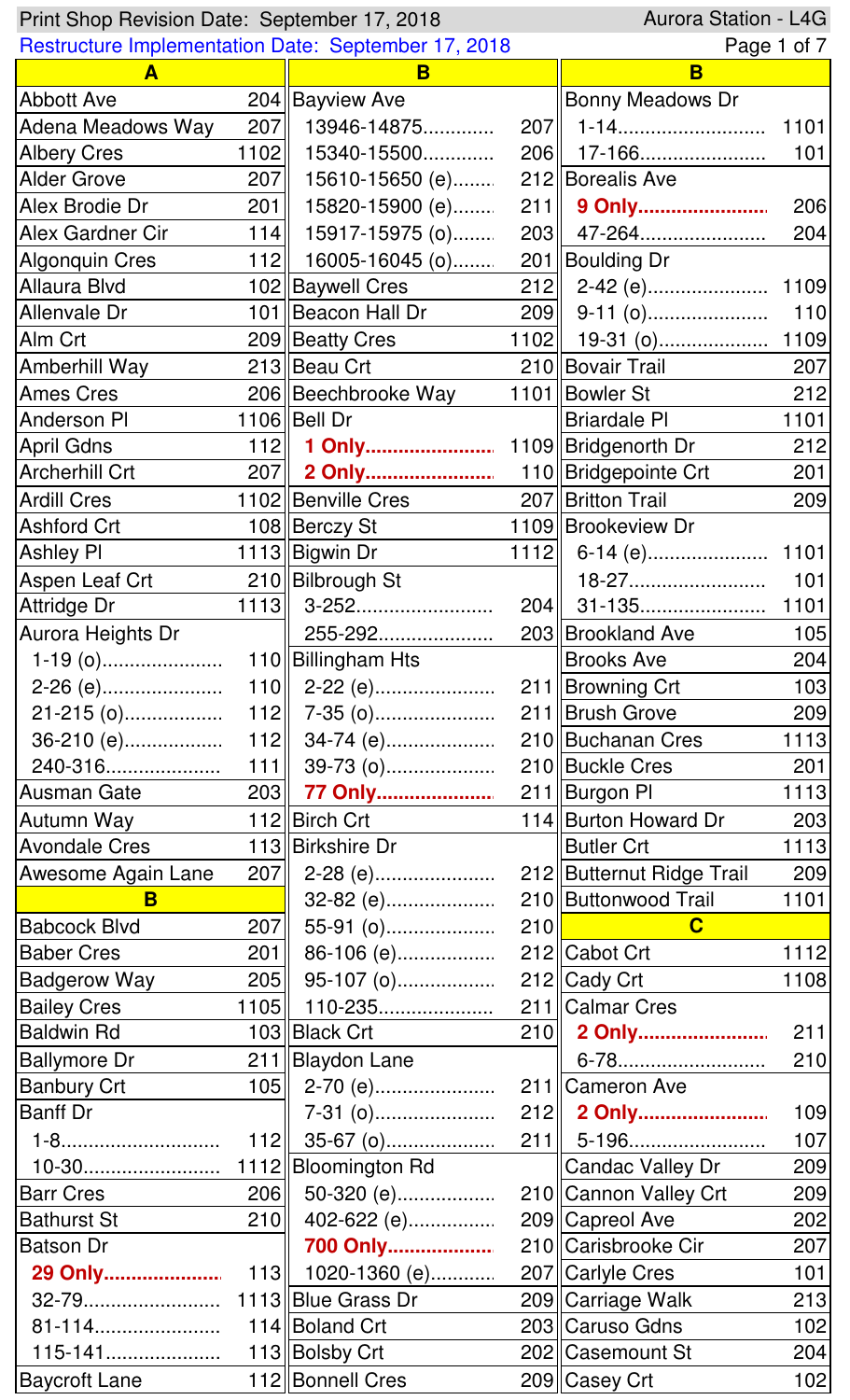| Aurora Station - L4G<br>Print Shop Revision Date: September 17, 2018 |      |                                                            |      |                          |             |
|----------------------------------------------------------------------|------|------------------------------------------------------------|------|--------------------------|-------------|
|                                                                      |      | <b>Restructure Implementation Date: September 17, 2018</b> |      |                          | Page 2 of 7 |
| $\mathbf C$                                                          |      | $\mathbf C$                                                |      | D                        |             |
| Cashel Crt                                                           |      | 101 Cottonwood Hollow Crt                                  |      | 209 Devins Dr            | 1112        |
| <b>Catherine Ave</b>                                                 |      | 114 Cousins Dr                                             |      | Devlin PI                |             |
| <b>Cedar Cres</b>                                                    | 113  | $1-35$ (0)                                                 |      |                          | 1105        |
| <b>Centre Cres</b>                                                   |      | $1104$ 8-44 (e)                                            |      | $109$    10-66 (e)       | 1107        |
| Centre St                                                            |      | $1104$ 43-95 (o)                                           |      | 107   Dinsmore Terr      | 108         |
| <b>Chadburn Cres</b>                                                 |      | 1111 60-96 (e)                                             |      | 107 Dodie St             | 106         |
| <b>Championship Circle P</b>                                         |      | 209 Cousins Dr E                                           |      | 104 Dol Terr             | 209         |
| Chapman Crt                                                          |      | 207 Covent Cres                                            |      | 101 Don Hillock Dr       |             |
| <b>Charing Cres</b>                                                  |      | 101 Cowie Crt                                              |      | 209 47 Only              | 211         |
| Child Dr                                                             |      | 103 Craiglee Crt                                           | 210  | 66 Only                  | 207         |
| Chippingwood Manor                                                   |      | 211   Cranberry Lane                                       |      | 125-320                  | 205         |
| <b>Chiswick Cres</b>                                                 | 101  | 2-20 (e)                                                   |      | 108 Dovercourt Lane      | 212         |
| Chouinard Way                                                        | 202  |                                                            |      | 108 Downey Cir           | 211         |
| <b>Church St</b>                                                     | 109  | 22-40 (e)                                                  |      | 1108 Duggan St           | 205         |
| <b>Civic Square Gate</b>                                             | 213  | 29-43 (o)                                                  |      | 1108   Duncton Wood Cres | 210         |
| Civobel Dr                                                           | 207  | $42-46$ (e)                                                |      | 108 Dunham Cres          | 110         |
| <b>Cliff Trail</b>                                                   | 210  | $45-53$ (0)                                                |      | 108   Dunning Ave        | 107         |
| <b>Clifford Dalton Dr</b>                                            | 201  | 60-160                                                     |      | 1108 Durblee Ave         | 202         |
| <b>Clift Rd</b>                                                      |      | 208 Crane St                                               |      | E                        |             |
| Closs Sq                                                             |      | $113$   2-256 (e)                                          |      | 203 Eakins Dr            | 204         |
| <b>Clubine Crt</b>                                                   |      | $\overline{1111}$ 45-261 (o)                               |      | 203 Earl Stewart Dr      |             |
| Cobb St                                                              |      |                                                            |      |                          | 212         |
| Collingwood Crt                                                      |      | 204 Crawford Rose Dr 112 45-201 (o)                        |      |                          | 212         |
| <b>Collins Cres</b>                                                  |      | 110  Creek'S Meadow Lane                                   | 1108 | 194-258 (e)              | 211         |
| Collis Dr                                                            |      | <b>Crockart Lane</b>                                       | 201  | 229-239 (0)              | 211         |
| 4-142                                                                |      | 206 Crossing Bridge PI                                     |      | 209 300 Only             | CF          |
| 145-154                                                              |      | 204 Crows Nest Gate                                        |      | 208 Edward St            |             |
| Colyton Crt                                                          |      | 208 Cypress Crt                                            |      | 1110 91-115              | 1109        |
| <b>Community Centre Lar</b>                                          | CFI  | D                                                          |      | 125-265                  | 107         |
| <b>Conklin Cres</b>                                                  |      | 205 Dafoe Crt                                              |      | 207 Edwin Pearson St     | 203         |
| Connaught Ave                                                        |      | Danbrook Crt                                               |      | 209 Egan Cres            | 1109        |
| 29-56                                                                |      | 109 Davidson Rd                                            |      | 1105   Elderberry Trail  | 209         |
| 68-113                                                               |      | 107 Davina Cir                                             |      | 209 Elyse Crt            | 205         |
| <b>Conover Ave</b>                                                   |      | Davis Rd                                                   |      | 103 Engelhard Dr         | 208         |
| 1-132                                                                |      | 206 Dawlish Ave                                            |      | Equestrian Dr            | 209         |
| 142-288 (e)                                                          |      |                                                            |      |                          | 207         |
| 169-297 (o)                                                          |      | 204 32-226 (e)                                             |      | 101 Evelyn Buck Lane     | 213         |
| 296-388 (e)                                                          |      | 203 35 Only                                                | 1101 | F                        |             |
| $301 - 389$ (0)                                                      |      | 203 47-215 (0)                                             |      | 101   Fairway Dr         |             |
| Constable St                                                         |      | 202 Dawson Cres                                            |      | 45-49 (0)                | 105         |
| <b>Copland Trail</b>                                                 |      |                                                            |      | 46-90 (e)                | 1107        |
| <b>Corbett Cres</b>                                                  |      |                                                            |      | $1112$ 53-83 (o)         | 1107        |
| Corner Ridge Rd                                                      |      | 108 Deerglen Terr                                          |      | 208 Falan Heights Cres   | $111$       |
| Cosford St                                                           |      | 203 Deerhorn Cres                                          |      | 1108 Falconwood Hollow   | 209         |
| Cossar Dr                                                            |      | Degraaf Cres                                               |      | 201   Falling Leaf Crt   | 210         |
|                                                                      |      | 105 Delattaye Ave                                          |      | <b>Fielding Dr</b>       |             |
|                                                                      |      |                                                            | 206  | $3-5$ (0)                | 1111        |
| $11-33$ (0)                                                          | 1105 | 78-103                                                     | 204  | 7-31                     | 111         |
| Cottinghill Way                                                      |      | 206 Delayne Dr                                             |      | 111 Fields Crt           | 203         |
|                                                                      |      |                                                            |      |                          |             |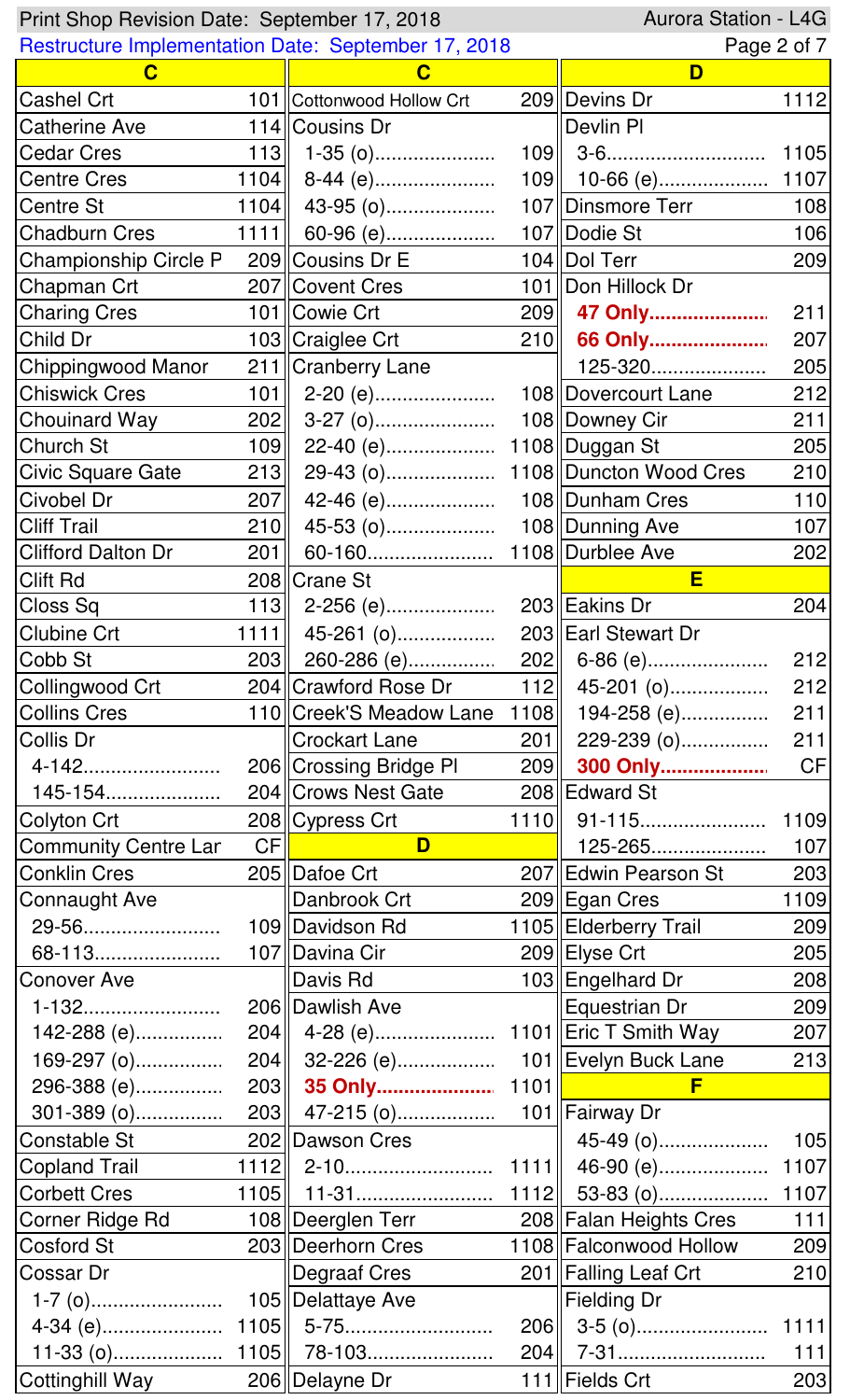| Print Shop Revision Date: September 17, 2018 |     |                                                            |             | Aurora Station - L4G          |             |
|----------------------------------------------|-----|------------------------------------------------------------|-------------|-------------------------------|-------------|
|                                              |     | <b>Restructure Implementation Date: September 17, 2018</b> |             |                               | Page 3 of 7 |
| E                                            |     | н                                                          |             |                               |             |
| Fife Rd                                      |     | 208 Harmon Ave                                             |             | 111   Industrial Pky S        |             |
| <b>First Commerce Dr</b>                     |     | Harriman Rd                                                | 106         | 1-255                         | 104         |
| 8-140                                        |     | 205 Harrison Ave                                           |             | 270-398                       | 208         |
| 333 Only State Farm Insura                   |     |                                                            | 109         | 400 Only                      | 209         |
| <b>Fleury St</b>                             |     | 114   68-100                                               | 1109        | 402-420 (e)                   | 208         |
| <b>Folliot St</b>                            |     | 202 Harry Penrose Ave                                      | 203         | 510-530 (e)                   | 209         |
| <b>Foreht Cres</b>                           |     | 112 Hartwell Way                                           |             | 203   Industry St             | 104         |
| <b>Forest Grove Crt</b>                      |     | 201 Haskell Cres                                           |             | 1102   Ing Crt                | 207         |
| <b>Fouracre Way</b>                          |     | 204 Haverhill Terr                                         |             | 211   Ironshore Crt           | 108         |
| Fox Pt                                       |     | 209 Hawthorne Lane                                         |             | 106   Irwin Ave               | 110         |
| <b>Furbacher Lane</b>                        |     | 208 Hawtin Lane                                            |             | 207   Isaacson Cres           | 211         |
| G                                            |     | <b>Heaney Crt</b>                                          |             | 203 Vy Jay Cres               | 204         |
| Gateway Dr                                   |     | Heatherfield Lane                                          | 210         | $\mathbf{J}$                  |             |
| $3-21$ (0)                                   |     | 212 Heathwood Heights Dr                                   |             | 1111 James Henry Dr           | 1109        |
| 45-81                                        |     | 211 Henderson Dr                                           |             | Jarvis Ave                    | 209         |
| 87-108                                       |     | $210$    1-114                                             |             | $102$ Uasper Dr               | 110         |
| George St                                    |     | 106 150 Only                                               |             | 103 John West Way             |             |
| Gilbank Dr                                   |     | 111   590-660 (e) 1103   90 Only                           |             |                               | <b>CF</b>   |
| Gilbert Dr                                   |     | 209 Highland Crt                                           |             | $106$   95-374                | 213         |
| Glass Dr                                     |     | $103$ Hill Dr                                              |             | 1112 Johnson Rd               | 103         |
| Gleave Crt                                   |     | 1103 Hillary PI                                            |             | 1111 Jones Crt                | 103         |
| Glensteeple Trail                            |     | 209 Hilldale Rd                                            |             | 1109 Joseph Hartman Cres      | 203         |
| <b>Glenview Dr</b>                           |     | 105 Hillside Dr                                            |             | 1109 Joseph Tuck Crt          | 210         |
|                                              |     |                                                            |             |                               |             |
| Glorious Song Lane                           |     | 207 Hillview Rd                                            | 106         | K.                            |             |
| <b>Gold Medal Gate</b>                       |     |                                                            |             | 210 Kane Cres                 | 205         |
| Golf Links Dr                                |     | 209 Hodgkinson Cres<br>1107 Hogaboom Ave                   |             | 204   Karindon Crt            | 210         |
| <b>Goulding Ave</b>                          |     | 205 Holladay Dr                                            |             | 205   Kashani Crt             | 203         |
| Gowan Lane                                   |     | 1111 Hollandview Trail                                     |             | Kemano Rd                     |             |
| Gower Dr                                     |     | 202   65-119                                               |             |                               | $112$       |
| Greenbriar Crt                               |     | 108    124-453                                             |             | $213$   1-145 (0)             | $112$       |
| Greenlefe Crt                                |     |                                                            |             | $212$   2-150 (e)             | $111$       |
| <b>Gundy Way</b>                             |     | 1108 Hollidge Blvd                                         |             | 149-251 (0)                   | $111$       |
|                                              |     |                                                            |             | $212$   154-250 (e)           | 209         |
| 2-71                                         |     | $204$ 4-170 (e)                                            |             | 212 Ken Sinclair Cres         | 209         |
| 75-79 (0)<br>Gurnett St                      |     |                                                            |             | 1113 Kenlea Crt               | 1109        |
| <b>Gwilliam Lane</b>                         |     | 109 Hollingshead Dr<br>Holman Cres                         |             | 103   Kennedy St E            |             |
|                                              |     |                                                            |             |                               | 109         |
| $1-47$ (0)                                   |     | 206 Homer Cres                                             | 203         | 63-97                         | 107         |
| 8-40 (e)                                     |     | 206 Horsley Crt                                            |             |                               |             |
| $\overline{\mathsf{H}}$                      |     |                                                            |             | 209   Kennedy St W            | 106         |
|                                              |     | Hunters Glen Rd                                            | 209         | 7-220                         | 1108        |
| <b>Hackwood Cres</b><br><b>Hadley Crt</b>    |     | 208 Hunting Trail<br>211 Huron Crt                         | 209<br>1110 | 235-265 (o)<br>248-272 (e)    | 1108        |
| Haida Dr                                     |     | 110 Hutchinson Rd                                          |             | 271-389 (0)                   | 108         |
| <b>Halldorson Ave</b>                        |     | Hutt Cres                                                  | 103<br>201  |                               | 108         |
| 2-98                                         | 206 |                                                            |             | 274-288 (e)<br>290 Only       |             |
|                                              |     | 205   Iber Crt                                             | 107         |                               | 1108        |
| $102-122$ (e)<br>Hammond Dr                  |     | 1109 Illingworth Crt                                       |             | 292-388 (e)<br>1110 Kerr Lane | 108<br>204  |
| <b>Hamster Cres</b>                          |     | 205   Industrial Pky N                                     |             | 210   Keystone Crt            | 113         |
| Hancock St                                   | 202 |                                                            |             | Kidd Cir                      | 203         |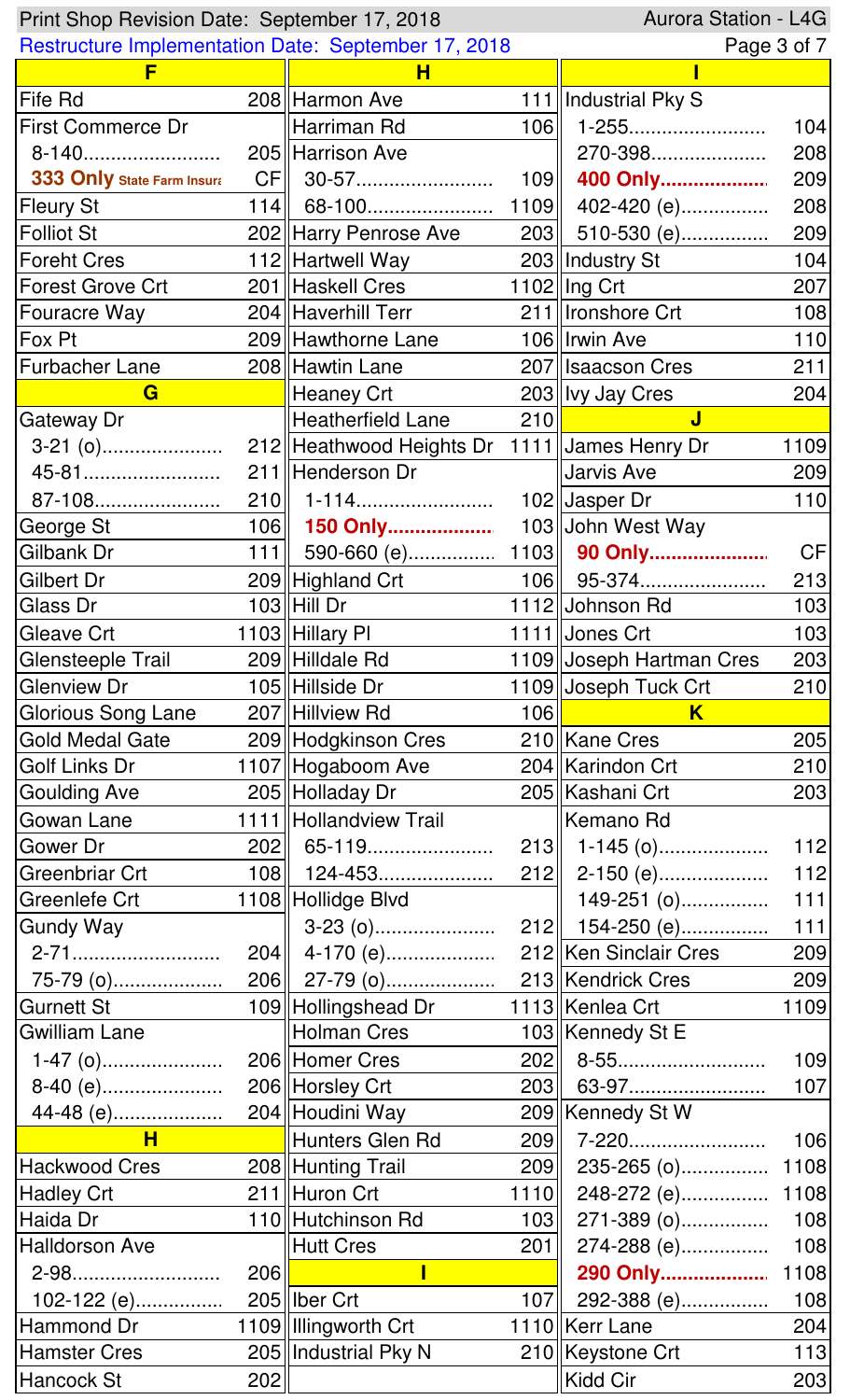| Aurora Station - L4G<br>Print Shop Revision Date: September 17, 2018 |      |                                                            |      |                         |             |
|----------------------------------------------------------------------|------|------------------------------------------------------------|------|-------------------------|-------------|
|                                                                      |      | <b>Restructure Implementation Date: September 17, 2018</b> |      |                         | Page 4 of 7 |
| K                                                                    |      | M                                                          |      | M                       |             |
| <b>Kirkvalley Cres</b>                                               |      | Major Cres                                                 |      | 201   Metcalfe St       |             |
|                                                                      |      |                                                            | 114  | $35-99$ (o)             | 109         |
|                                                                      |      |                                                            |      | 44-120 (e)              | 109         |
| <b>Kitimat Cres</b>                                                  |      | $1110$   2-36 (e)                                          |      | 113    103-113 (0)      | 1109        |
| Klaimen Crt                                                          |      | $210$   11-77 (o)                                          |      | 114 Mike Boshevski Crt  | 205         |
| Knole Haven Dr                                                       |      | 108 $\parallel$ 44-78 (e)                                  |      | 114 Milestone Cres      | 1106        |
| <b>Knowles Cres</b>                                                  |      | 103   Marksbury Crt                                        |      | 111   Milgate PI        | 102         |
|                                                                      |      | Marsh Harbr                                                |      | Mill St                 |             |
| <b>Lacey Crt</b>                                                     | 111  |                                                            |      |                         | 1106        |
| Lanewood Dr                                                          |      | $73-101$ (0)                                               |      | $108$    28-50          | 106         |
| 1-48                                                                 |      | 1112 Marshview Ave                                         |      | 204   Millcliff Cir     | 207         |
| 49-74                                                                |      | 1111   Martell Gate                                        |      | 206 Milliken Dr         | 205         |
| Langman Pl                                                           |      | 108 Mary St                                                |      | 104 Milloy PI           | 207         |
| Larmont St                                                           |      | Match Point Crt                                            |      | 209 Minlow Way          | 201         |
| 11-49                                                                |      | 1109 Matson Crt                                            |      | 204   Moffat Cres       | $111$       |
|                                                                      |      |                                                            |      | Monkman Crt             | 207         |
| Laurentide Ave                                                       |      | 1110 106 Only                                              |      | 205   Moorcrest Dr      | 1113        |
| Laurwood Crt                                                         | 111  | 133-141                                                    |      | 206   Morland Cres      | 206         |
| Lee Gate                                                             | 103  | 151-451                                                    |      | 204   Morning Cres      | 103         |
| Lenarthur Crt                                                        | 210  | 483-610                                                    |      | 203 Mosaics Ave         | 102         |
| Lensmith Dr                                                          |      | Mcclellan Way                                              |      | Mosley St               |             |
| 1-55                                                                 |      |                                                            |      |                         | 109         |
| 58-103                                                               |      |                                                            |      |                         | 1109        |
| Leslie St                                                            |      |                                                            |      |                         | 201         |
| 13779-15195                                                          |      |                                                            |      |                         |             |
| 15255-15775 (o)                                                      |      |                                                            |      |                         | 212         |
| 15286-15776 (e)                                                      |      | 205   Mcclenny Dr                                          |      | $1103$ 30-121           | 213         |
| Lewis Honey Dr                                                       |      | 203 Mcdonald Dr                                            |      | 110 Murdock Ave         | $111$       |
| Lille Crt                                                            |      | 210 Mcgee Cres                                             |      | 108 Murray Dr           |             |
| Limeridge St                                                         |      | Mckee Crt                                                  | 202  | 36-86 (e)               | 105         |
| 3 Only                                                               |      | 211   Mclarty Gate                                         |      | $51-61$ (0)             | 105         |
| 5-33                                                                 |      | 210   1-81 (0)                                             | 206  | 63-113 (o)              | 103         |
| 34-108                                                               |      | 211 2 Only                                                 | 204  | $102-210$ (e)           | 1105        |
| Little Erika Way                                                     |      | $108$ 6-58 (e)                                             | 206  | 123-221 (o) 1105        |             |
| Long Valley Rd                                                       |      | 210 Mcleod Dr                                              | 111  | 243-350                 | 1108        |
| Longthorpe Crt                                                       |      | 207   Mcmaster Ave                                         | 212  | <b>N</b>                |             |
| <b>Loraview Lane</b>                                                 |      | 1101   Mcnally Way                                         |      | 206 Navan Cres          | 1109        |
|                                                                      |      | 1109 Mcroberts PI                                          |      | 209 Nicklaus Dr         |             |
| Loring Doolittle Crt                                                 |      |                                                            | 209  |                         |             |
| Lougheed Crt                                                         |      | 108   Meadow Lark Lane                                     |      |                         | 206         |
| <b>Luxton Ave</b>                                                    |      | Meadowood Dr                                               |      | 82-110                  | 205         |
| 3-50                                                                 |      |                                                            |      | 112 Nisbet Dr           | 105         |
| 59-73                                                                |      |                                                            |      |                         | 207         |
| $M$                                                                  |      |                                                            |      | 1111 Novan Cres         | 201         |
| <b>Machell Ave</b>                                                   |      | 110   Mendy'S Forest                                       |      | $\mathbf O$             |             |
| Magna Dr                                                             | 207  |                                                            |      | 111 $\parallel$ Oak Crt | 113         |
| Mahogany Crt                                                         |      | 2-30 (e)                                                   |      | 111 Ochalski Rd         | 213         |
| 2-62 (e)                                                             | 101  | 29 Only                                                    | 1111 |                         |             |
| 3 Only                                                               | 1101 |                                                            | 1111 |                         |             |
|                                                                      | 101  |                                                            |      |                         |             |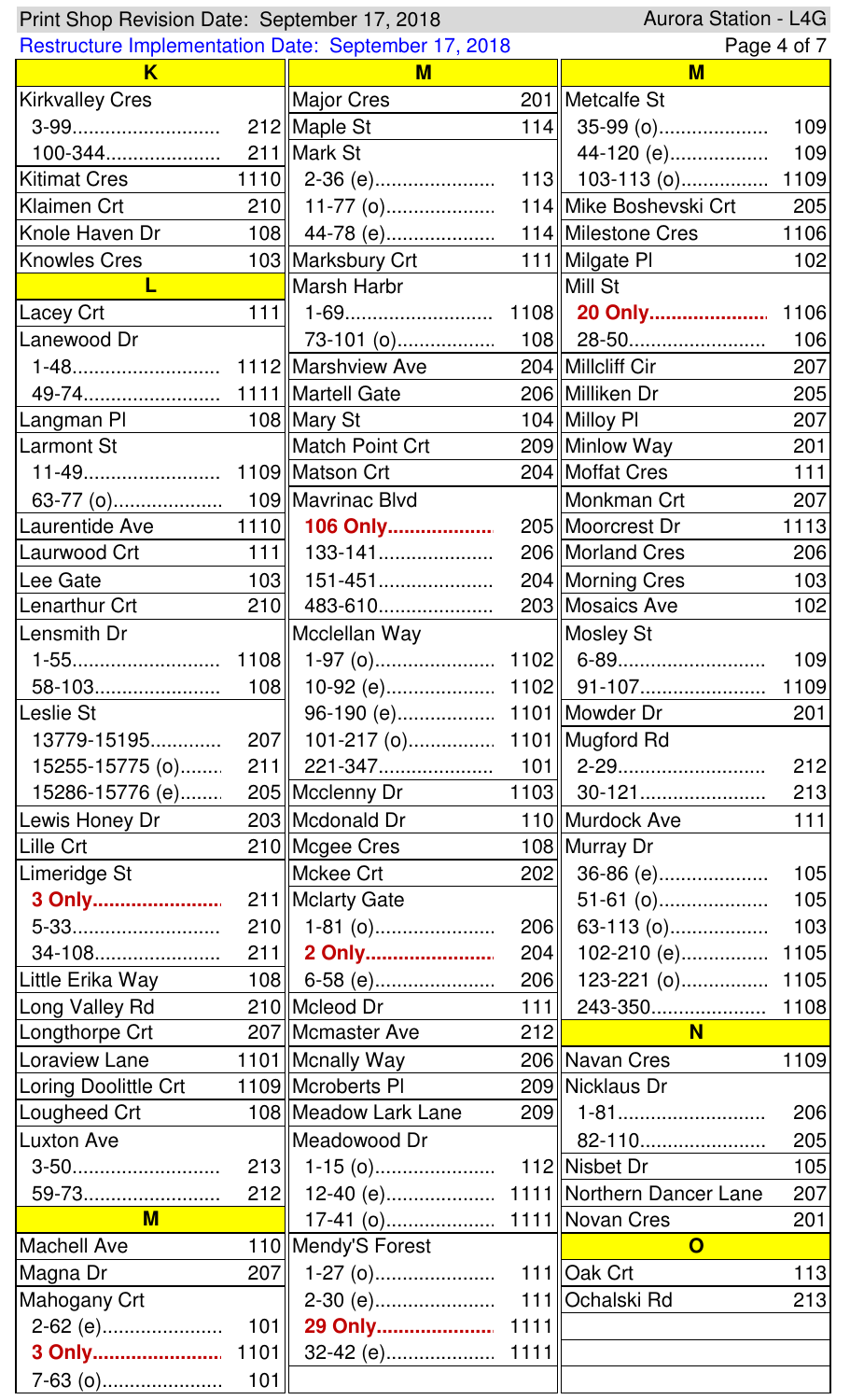|                                | Aurora Station - L4G<br>Print Shop Revision Date: September 17, 2018 |                                      |      |                           |            |  |
|--------------------------------|----------------------------------------------------------------------|--------------------------------------|------|---------------------------|------------|--|
|                                | <b>Restructure Implementation Date: September 17, 2018</b>           |                                      |      | Page 5 of 7               |            |  |
| $\mathbf{O}$                   |                                                                      | P                                    |      | S                         |            |  |
| October Lane                   |                                                                      | Pointon St                           |      | <b>Seaton Dr</b>          |            |  |
| 6-132 (e)                      |                                                                      | $208$    1-93 (0)                    |      |                           | 103        |  |
|                                |                                                                      | $208$   12-82 (e)                    |      |                           | 103        |  |
| $131 - 163$ (0)                |                                                                      | $207$ 90-112 (e)                     |      | 203    47-75 (0)          | 1105       |  |
| 134-162 (e)                    |                                                                      | 207 99-119 (o)                       |      | 203 74-112 (e)            | 1105       |  |
| <b>Odin Cres</b>               |                                                                      | 113  Poplar Cres                     |      | 102 Senator Crt           | 1109       |  |
| <b>Offord Cres</b>             |                                                                      | 207 Preston Thompson PI              |      | 101   Sherman Oaks Crt    | 210        |  |
| O'Hara Dr                      |                                                                      | 1113  Primeau Dr                     |      | 208 Simmons Cres          | 103        |  |
| Old Bloomington Rd             |                                                                      | 209 Proud Crt                        |      | 205 Sirona'S Lane         | 207        |  |
| Old Yonge St                   | 1113                                                                 | $\mathbf Q$                          |      | Sisman Ave                | 108        |  |
| <b>Orchard Heights Blvd</b>    |                                                                      | <b>Quail Ridge Dr</b>                |      | 209 Skipton Trail         |            |  |
|                                |                                                                      | $\overline{\mathsf{R}}$              |      | $9-41$ (o)                | 210        |  |
| 55-101 (o) 1110  Rachewood Crt |                                                                      |                                      | 1102 | $10-46$ (e)               | 210        |  |
| 105-207 (o) 1112 Radial Dr     |                                                                      |                                      | 202  | 45-77 (0)                 | 212        |  |
| 116-204 (e) 1112  Raiford St   |                                                                      |                                      | 1113 | 50-78 (e)                 | 212        |  |
|                                |                                                                      |                                      |      | 106 Skyview Lane          | 209        |  |
|                                |                                                                      |                                      |      | 203  Snedden Ave          | 212        |  |
| 220-224 (e) 1111    Reuben St  |                                                                      |                                      |      | Soleil Blvd               | 210        |  |
|                                |                                                                      |                                      |      | 110 Somerton Crt          | 211        |  |
|                                |                                                                      |                                      |      | 107 Sparks St             | 202        |  |
|                                |                                                                      |                                      |      | 203 Spence Dr             |            |  |
| <b>Ostick St</b>               |                                                                      | 212 Richardson Dr                    | 103  | 1-43                      | 1102       |  |
| Ottawa Crt                     |                                                                      | 112 Rickard St                       |      | 207   47-86               | 1101       |  |
| <b>Owl'S Foot Cres</b>         |                                                                      | 1108 Ridge Rd                        |      | 209 Spring Farm Rd        | 204        |  |
| P                              |                                                                      | River Ridge Blvd                     |      | 206 Springburn Cres       | 1105       |  |
| Parkland Crt                   |                                                                      | 1110 Ross Linton Dr                  |      | 101 Springfair Ave        | 1106       |  |
| Patrick Dr                     |                                                                      | $103$ Roth St                        |      | 203 Springmaple Chase     | 209        |  |
| <b>Pattemore Gate</b>          |                                                                      | 205 Rothwell St                      |      | Spruce St                 |            |  |
| Payne Cres                     |                                                                      | 201  7-115 (o)                       |      | 201  10-96                | 114        |  |
| Pedersen Dr                    |                                                                      | 8-120 (e)                            |      | $201$    100-188          | 113        |  |
| 1-60                           |                                                                      | $211$    117-119 (0)                 |      | 202 Spyglass Crt          | 108        |  |
| 125-133 (0)                    |                                                                      | 212 Roy Harper Ave                   |      | <b>St Andrews Crt</b>     | 1110       |  |
| Perivale Gdns                  |                                                                      | 2-168                                |      | 201 St. John'S Sideroad   |            |  |
|                                |                                                                      |                                      |      | $202$   12-707            | 210        |  |
|                                |                                                                      |                                      |      | $107$   929-1756          |            |  |
|                                |                                                                      |                                      |      | 211 St. John'S Sideroad E | 211<br>211 |  |
|                                |                                                                      |                                      |      |                           |            |  |
| <b>Petch Cres</b>              | 203                                                                  | 1103 Russell Parker Cres<br>$\bf{s}$ |      | 201 Starkweather St       | 205        |  |
| Peter Miller St                |                                                                      |                                      |      | <b>Starr Cres</b>         |            |  |
| Petermann St                   |                                                                      | Sandfield Dr                         |      | 2-22                      | 203        |  |
| 1-58                           |                                                                      |                                      |      |                           | 204        |  |
| 62-100                         |                                                                      | 203 26-127                           |      | 101 Steckley St           | 212        |  |
| <b>Pinehurst Crt</b>           |                                                                      | 1108 Sandlewood Crt                  |      | 213 Steel Dr              |            |  |
| Pineneedle Dr                  |                                                                      | <b>Sandusky Cres</b>                 |      | $105$    6-47             | 206        |  |
|                                |                                                                      |                                      | 210  | 50-71                     | 205        |  |
| 42-50                          |                                                                      | 111 Schurman St                      |      | 203 Steeplechase Ave      | 209        |  |
| <b>Pinnacle Trail</b>          |                                                                      | 211 Scrivener Dr                     |      | 205 Stemmle Dr            | 1101       |  |
| <b>Pittypat Crt</b>            | 1113                                                                 |                                      |      | <b>Stiles Ave</b>         | 212        |  |
|                                |                                                                      |                                      |      | <b>Stocks Lane</b>        | 201        |  |
|                                |                                                                      |                                      |      |                           |            |  |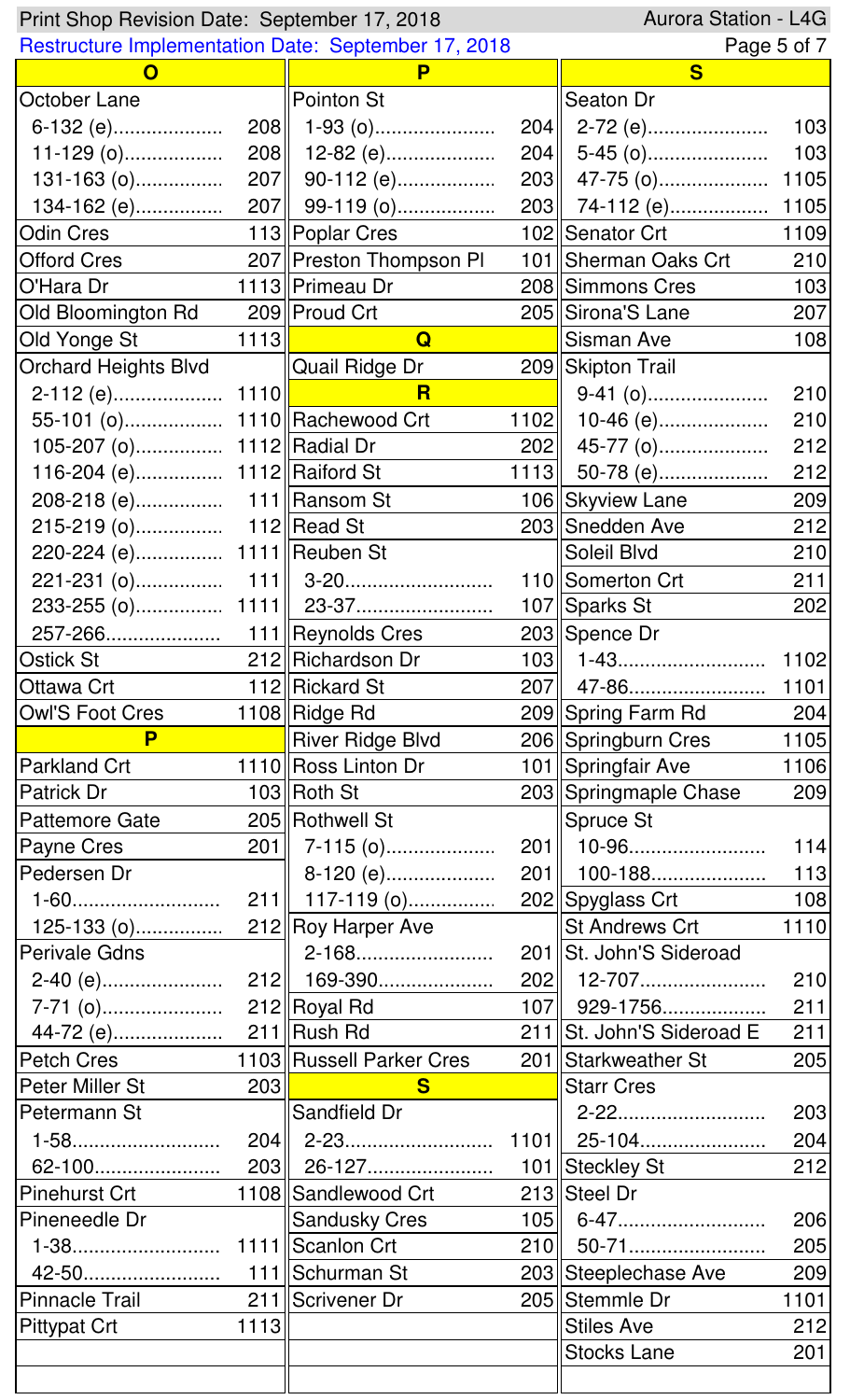|                           | Aurora Station - L4G<br>Print Shop Revision Date: September 17, 2018 |                              |      |                           |       |  |
|---------------------------|----------------------------------------------------------------------|------------------------------|------|---------------------------|-------|--|
|                           | <b>Restructure Implementation Date: September 17, 2018</b>           |                              |      | Page 6 of 7               |       |  |
| S.                        |                                                                      |                              |      | $\overline{\mathsf{W}}$   |       |  |
| Stoddart Dr               |                                                                      | Turnbridge Rd                |      | 211   Wellington St W     |       |  |
| 20-55                     |                                                                      | 105 Twelve Oaks Dr           | 1113 |                           | 106   |  |
| 57-78                     |                                                                      | 1107 Tyler St                | 106  | 24-32 (e)                 | 110   |  |
| Stone Rd                  |                                                                      | $\overline{\mathsf{u}}$      |      | 55 Only                   | 1106  |  |
| 14-58                     |                                                                      | 207 Underhill Cres           | 1102 | 85-89 (0)                 | 106   |  |
| 107-496                   |                                                                      | 208 Urquhart Crt             | 207  | $125-143$ (0)             | 110   |  |
| $500 - 524$ (e)           |                                                                      | 207 Usherwood St             |      | 126-200 (e)               | 1109  |  |
| <b>Stonecliffe Cres</b>   |                                                                      | 209 5-109                    | 204  | $145-147$ (0)             | 1106  |  |
| Strawbridge Farm Dr       |                                                                      | 208   112-149                | 203  | 155 Only                  | 1109  |  |
| <b>Suffolk Ave</b>        | 204                                                                  | $\mathbf{V}$                 |      | 207-211 (o)               | 108   |  |
| Sunray PI                 |                                                                      | 110 Valemount Way            | 211  | 497-742                   | $111$ |  |
| $\mathsf T$               |                                                                      | Valhalla Crt                 |      | 113 Wells St              |       |  |
| Tamarac Trail             |                                                                      | 1102 Valley Cres             |      | $112$   20-133            | 109   |  |
| <b>Tannery Creek Cres</b> |                                                                      | 108 Van Allen Way            |      | 203    138-156            | 107   |  |
| Tara Hill Cir             |                                                                      | 113 Vandorf Sideroad         |      | Wenderly Dr               | 107   |  |
| <b>Teasdale Crt</b>       | 1105                                                                 | 100-200                      |      | 209   Weslock Cres        | 206   |  |
| Tecumseh Dr               |                                                                      | 583-2028                     |      | 207   Westhill Crt        | 207   |  |
|                           |                                                                      |                              |      | 107   Westview Dr         | 207   |  |
|                           |                                                                      |                              |      | 109   Wethersfield Crt    | 108   |  |
| 85 Only                   |                                                                      | 110 Vines PI                 |      | 207 Whispering Pine Trail |       |  |
| Temperance St             |                                                                      | $\overline{\mathsf{W}}$      |      | 1-46                      | 111   |  |
| 39-58                     |                                                                      | 106 Wallwark St              |      |                           |       |  |
| 60-120 (e)                |                                                                      | 110 Walter Dove Crt          |      | 213 Whitfield Crt         | 108   |  |
| 79-107 (o)                |                                                                      | 110 Walton Dr                |      | Wiles Crt                 | 105   |  |
| $113-121(0)$              |                                                                      | 107    10-136 (e)            |      | 114 Wilkes Crt            | 1113  |  |
| 126-146                   |                                                                      | $106$   23-125 (o)           |      | 114   Wilkinson Pl        | 210   |  |
| Thomas Phillips Dr        |                                                                      | $201$    131-183 (o)         |      | 113 William Graham Dr     |       |  |
| <b>Thompkins Cres</b>     |                                                                      |                              |      |                           | 201   |  |
| <b>Tilston Grove</b>      |                                                                      | 1111 Wardle Gate             |      | $1103$ 45-98              | 202   |  |
| Timberlane Blvd           |                                                                      | 209 Warren Mcbride Cres      |      | 202   152-179             | 203   |  |
| Timberline Trail          |                                                                      | 1108 Watkins Glen Cres       |      | $212$   183-555           | 202   |  |
| <b>Timbertrail Cres</b>   |                                                                      | Watts Meadow                 |      | Williamson Terr           | 1111  |  |
|                           |                                                                      |                              |      | 103 Willis Dr             | 1103  |  |
|                           |                                                                      |                              |      | 103   Willow Farm Lane    | 210   |  |
|                           |                                                                      |                              |      |                           | 209   |  |
|                           |                                                                      |                              |      | 103 Windham Trail         | 108   |  |
| Timpson Dr                |                                                                      | 108 Webster Dr               |      | $103$ Winn PI             | 203   |  |
| <b>Tonner Cres</b>        |                                                                      | 204   Wellington Heights Crt |      | 111   Woodland Hills Blvd | 210   |  |
| <b>Tradewind Terr</b>     |                                                                      | 101   Wellington St E        |      | <b>Woodroof Cres</b>      |       |  |
| <b>Tree Tops Lane</b>     |                                                                      | $209$ 3-117 (o)              |      |                           | 213   |  |
| <b>Treegrove Cir</b>      | 210                                                                  |                              |      |                           | 212   |  |
| <b>Trent St</b>           | 211                                                                  | 154-305                      |      | 104   Woodsend Cres       | 209   |  |
| <b>Tribbling Cres</b>     | 1111                                                                 | 650-676 (e)                  |      | 213 Wyatt Lane            | 213   |  |
| <b>Trillium Dr</b>        |                                                                      | 669-1623 (0)                 | 207  |                           |       |  |
|                           | 108                                                                  | 1156-1700 (e)                | 205  |                           |       |  |
| 2-24 (e)                  | 108                                                                  |                              |      |                           |       |  |
| 28-46 (e)                 | 1108                                                                 |                              |      |                           |       |  |
| 39-49 (0)                 | 1108                                                                 |                              |      |                           |       |  |
| <b>Tucker Crt</b>         | 209                                                                  |                              |      |                           |       |  |
|                           |                                                                      |                              |      |                           |       |  |